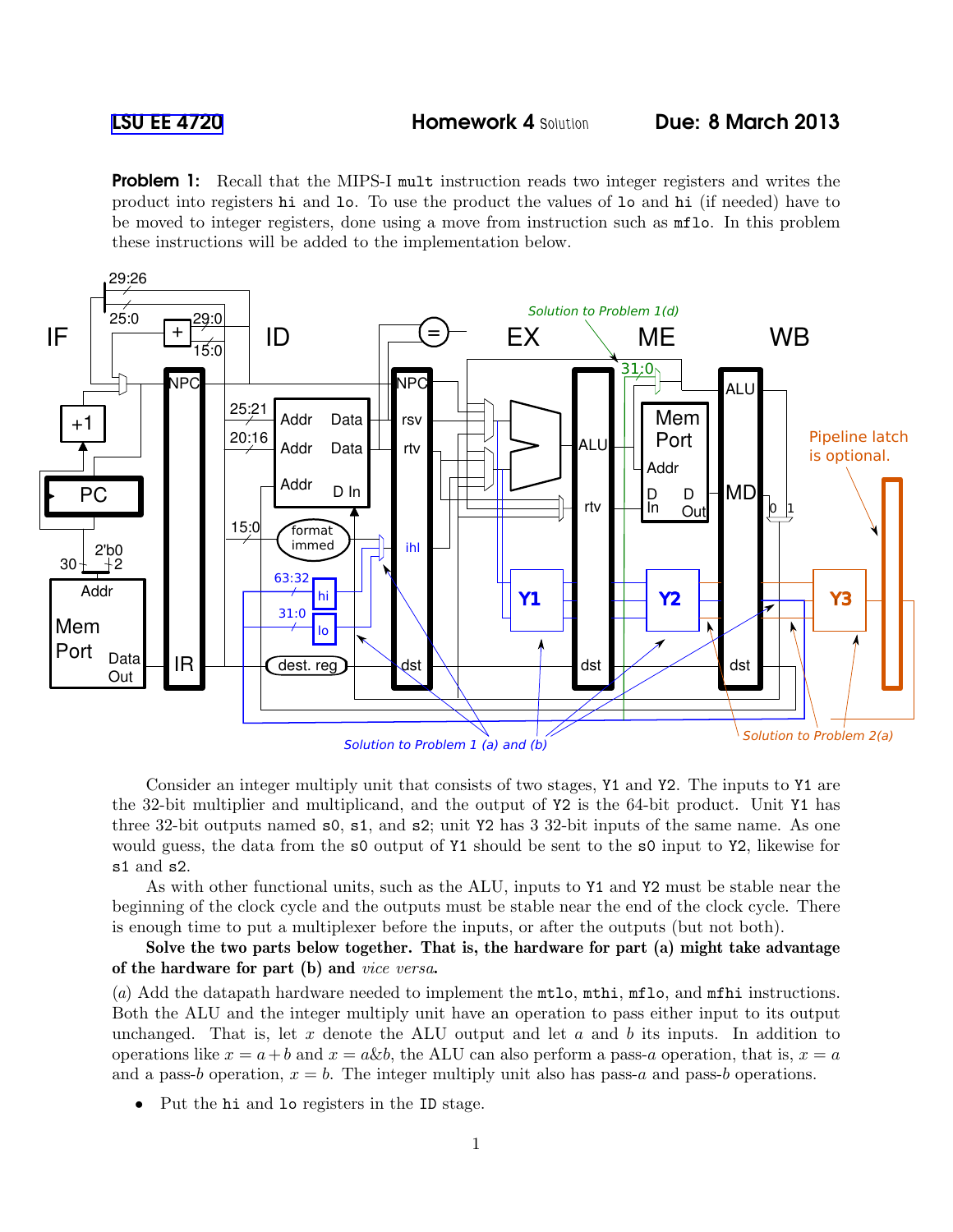- Do not write the hi and lo registers earlier than the ME stage.
- As always, cost is a criteria.
- Bypass paths will be added in the parts below.

Solution appears in blue above. The mflo and mfhi instructions, using a new ID-stage multiplexor, route the hi or lo value to the existing (though renamed) ID/EX.ihl pipeline latch, where it can easily take a path through the ALU (using a pass b operation) and continue on to write back the integer register file.

The mtlo and mthi use the ordinary multiply unit inputs (see the next problem), but the multiply unit uses a pass a (since the register is in the rs field). The multiply unit would need to have two versions of pass a, once to pass to the lower 32 bits of its output, and one to pass to the upper 32 bits. The control logic would also have to enable the appropriate register (lo or hi).

(*b*) Add the datapath hardware needed to implement the mult instruction. That is, put the Y1 and Y2 units in the appropriate stages, and connect them to the appropriate pipeline latch registers (adding new ones where necessary).

• Don't add new bypass paths, but take advantage of what is available.

Solution appears in blue, where Y1 is placed in EX and Y2 in ME. Notice that the multiply unit takes advantage of the multiplexors at the ALU's inputs. Also notice that the writeback occurs in the WB stage, but that the outputs connect directly to the hi and lo registers.

Because the output of the multiply unit is written to a fixed register pair the data can arrive at those registers, hi and lo, close to the end of the cycle. This is different to the writeback of the integer (general-purpose) register file, where one of 31 registers might be written and bypassing might also be performed and so more time is needed. For that reason, it might be possible to write back hi and lo in the ME stage, and such an answer did not loose points.

(*c*) Show the execution of the code below on your hardware so far. That is, your hardware should not have any new bypass paths, but existing bypass paths in the implementation can be used.

Solution appears below. Notice that there is a dependence between sub and mult, but that it can be handled by the bypass paths shared with the ALU and so the mult instruction does not stall. There is also a dependence between the mult and the mflo. Since there are no bypass paths for that, the mflo must stall two cycles.

# SOLUTION # Cycle 0 1 2 3 4 5 6 7 8 9 sub r2, r6, r7 IF ID EX ME WB mult r1, r2 IF ID Y1 Y2 WB mflo r3 IF ID ----> EX ME WB add r4, r3, r5 IF ----> ID EX ME WB